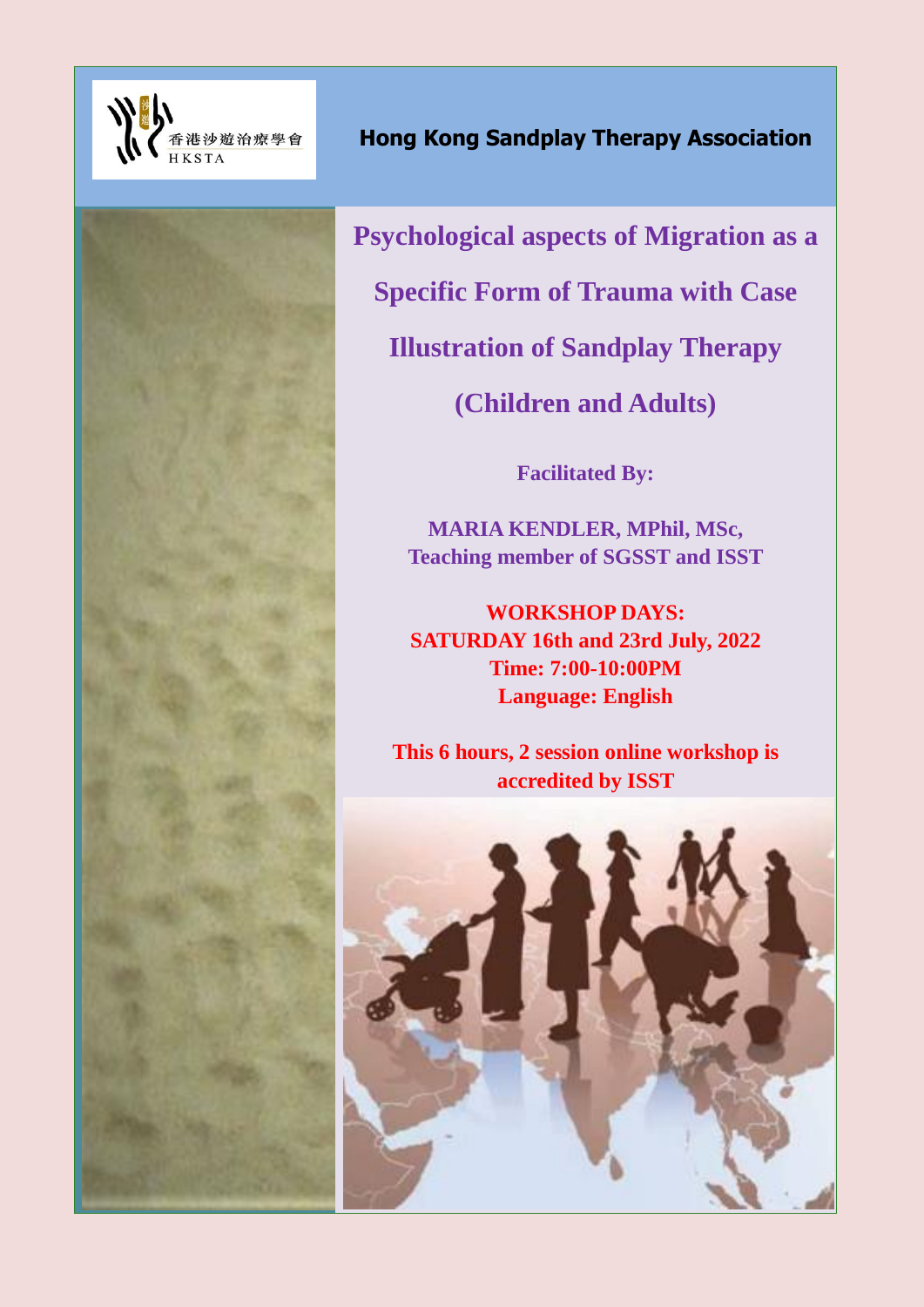

# **INTRODUCTION:**

In this 2-session of online workshop, we will explore psychological consequences of migration which can be seen as a particular form of traumatic experience. Different stages of this traumatic process are discussed as well as specific aspects of its therapeutic intervention. We will see how Sandplay therapy can support the therapeutic process by its non verbal and sensorial form of expression.

Furthermore we will explore particularly meaningful symbols that appear in the process of inner reconstruction through Sandplay cases: the house and the tree, showing how the child patient tries to rebuild his inner home and roots on a symbolic level.

Some sequences of Sandplay therapy will be analyzed in order to illustrate the theoretical input as well.

### **Objectives:**

- Understanding particular aspects of psychological suffering in the context of migration;
- Analyzing Sandpictures in the view of trauma and resilience
- Becoming aware of meaningful symbols of psychic resources

### **Contents of the workshop:**

#### **Session 1: Saturday 16th July, 2022**

| $7:00 - 7:45$ PM  | Introduction: Migration and its consequences for the psyche              |  |
|-------------------|--------------------------------------------------------------------------|--|
| $7:45 - 8:30$ PM  | Migration as a traumatic experience in several stages                    |  |
| $8:30 - 8:45$ PM  | <b>Break</b>                                                             |  |
| $8:45 - 9:40$ PM  | Basic reflections about therapeutic work with migrants and examples from |  |
|                   | Sandplay therapy                                                         |  |
| $9:40 - 10:00$ PM | Discussion                                                               |  |

## **Session 2: Saturday 23rd July, 2022**

| $7:00 - 8:15$ PM  | The symbolism of the house in the context of Sandplay with migrants,         |
|-------------------|------------------------------------------------------------------------------|
|                   | illustrated by Sandpictures of a young woman                                 |
| $8:15 - 8:30$ PM  | Discussion                                                                   |
| $8:30 - 8:45$ PM  | <b>Break</b>                                                                 |
| $8:45 - 9:40$ PM  | The symbolism of the tree in the Sandplay process of a boy who suffered from |
|                   | anxiety after leaving his home country                                       |
| $9:40 - 10:00$ PM | Final discussion and conclusion                                              |